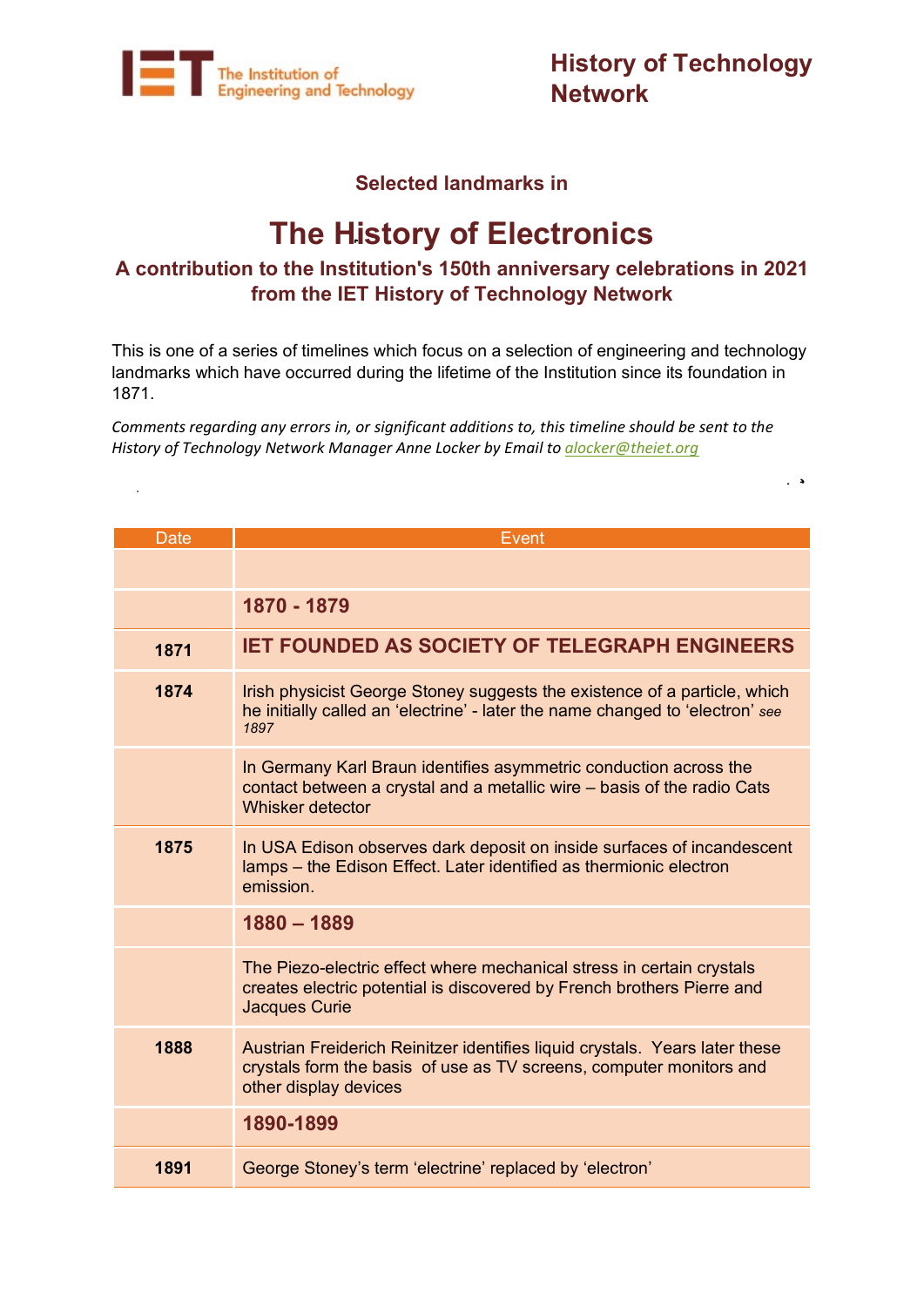| <b>Date</b> | Event                                                                                                                                                                                                                                                                                                                                                                                                 |
|-------------|-------------------------------------------------------------------------------------------------------------------------------------------------------------------------------------------------------------------------------------------------------------------------------------------------------------------------------------------------------------------------------------------------------|
| 1894        | Jagadash Chandra Bose in India identifies semi-conductors                                                                                                                                                                                                                                                                                                                                             |
| 1895        | Wilhelm Rontgen at Wurzburg University discovers X-Rays using a<br>Crookes tube                                                                                                                                                                                                                                                                                                                       |
| 1897        | J.J. Thompson at Cambridge measures the charge-mass ratio of cathode<br>rays finding they were groups of negatively charges particles – originally<br>called 'corpuscles' later renamed 'electrons' see 1874                                                                                                                                                                                          |
|             | German engineer Karl Braun builds the first cathode ray tube by adding a<br>fluorescent screen to one end of a Crooke's tube.                                                                                                                                                                                                                                                                         |
| 1898        | Valdemar Poulsen in Denmark achieves the first magnetic recording, later<br>forming the basis of video and audio recording and data storage in<br>computing.                                                                                                                                                                                                                                          |
|             | 1900-1909                                                                                                                                                                                                                                                                                                                                                                                             |
| 1901        | Jagadash Chandra Bose files for a US patent for a lead sulphide crystal<br>and a metal wire point contact diode (cats whisker) for detecting<br>electromagnetic waves                                                                                                                                                                                                                                 |
| 1904        | John Ambrose Fleming at UCL, working as consultant for Marconi,<br>investigates the Edison Effect and creates the thermionic diode -he<br>named it a 'valve' as it acted like a water valve with current flow only in<br>one direction making it suitable as a radio signal detector. In USA the<br>term tube was used instead of valve. Some regard this as the the birth of<br>the electronics era? |
| 1905        | Lee de Forest in USA introduces a grid between cathode and anode in<br>the diode to control electron flow. He names it the 'Audion' - later<br>renamed the triode.                                                                                                                                                                                                                                    |
|             | Einstein publishes a paper explaining the photo electric effect for which he<br>would be awarded a Nobel Prize in Physics in 1921                                                                                                                                                                                                                                                                     |
| 1907        | H.J. Round at Marconi observes electroluminescence effect – the basis of<br>Light Emitting Diodes (LED) developed later - see 1927                                                                                                                                                                                                                                                                    |
| 1909        | Braun and Marconi awarded Nobel Prize in physics                                                                                                                                                                                                                                                                                                                                                      |
|             | 1910-1919                                                                                                                                                                                                                                                                                                                                                                                             |
| 1911        | Ernest Rutherford, assisted by Hans Geiger and Ernest Marsden at<br>Cavendish Laboratory, Cambridge University identifies structure of the<br>atom                                                                                                                                                                                                                                                    |
| 1912        |                                                                                                                                                                                                                                                                                                                                                                                                       |
| 1913        | The 'Tetrode' a 4 element thermionic valve developed                                                                                                                                                                                                                                                                                                                                                  |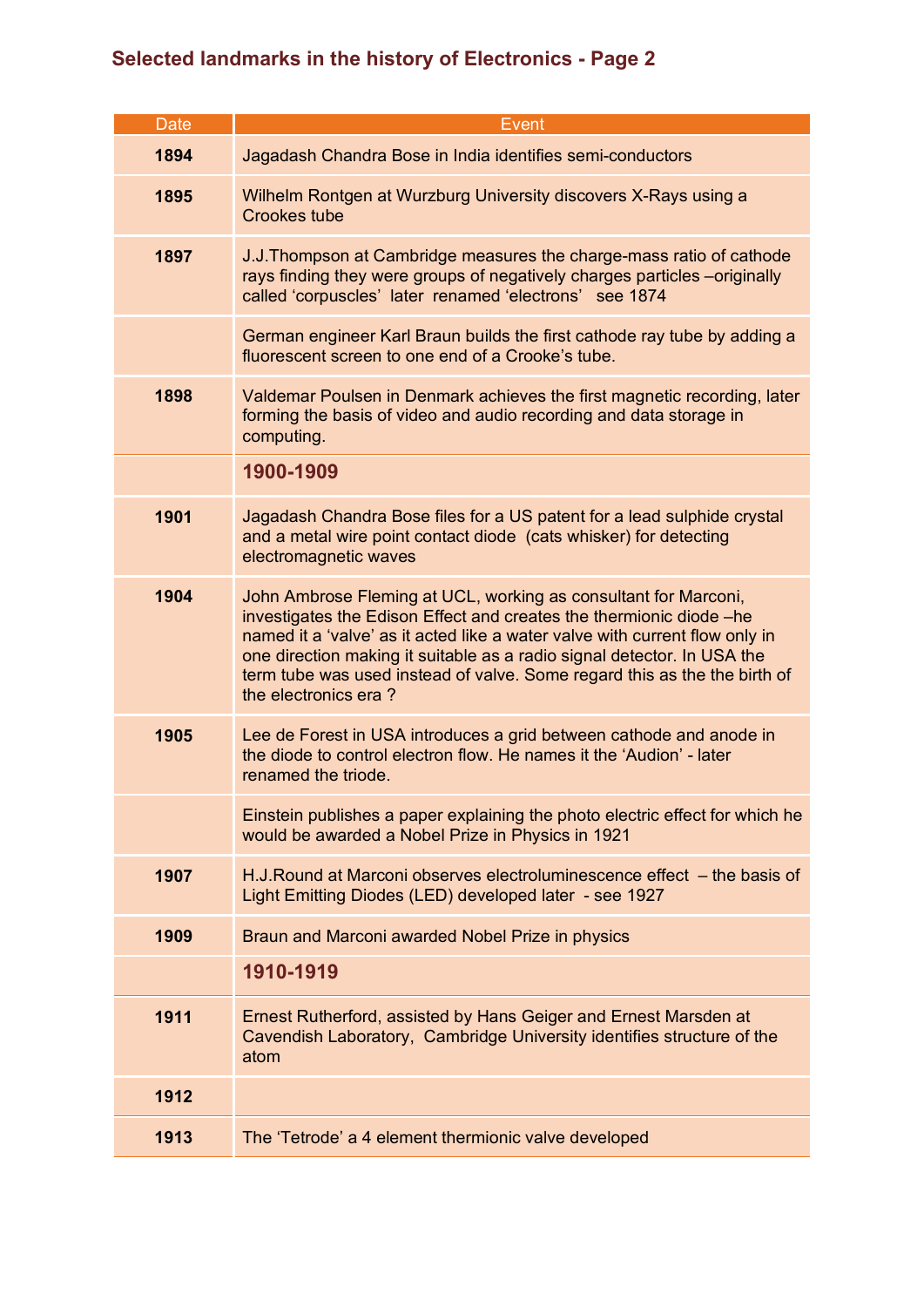| <b>Date</b> | Event                                                                                                                                                                                                                           |
|-------------|---------------------------------------------------------------------------------------------------------------------------------------------------------------------------------------------------------------------------------|
| 1917        | Einstein introduces concept of stimulated emission - this provides the<br>theoretical basis for the creation of MASERS and LASERS in the<br>1950/60s                                                                            |
| 1921        | Einstein awarded physics Nobel Prize for explaining photo electric effect                                                                                                                                                       |
|             | 1920-1929                                                                                                                                                                                                                       |
| 1923        | Zworykin patents the iconoscope for use as electronic video camera                                                                                                                                                              |
| 1926        | Holst & Telegen develop the 5 element pentode valve                                                                                                                                                                             |
| 1927        | Russian Oleg Losev creates the first Light Emitting Diode (LED)                                                                                                                                                                 |
| 1928        | German Engineer Fritz Pfleumer patents magnetic tape for recording -<br>later used for audio and video cassettes and early data storage methods                                                                                 |
| 1929        | Tihanyl proposes the charge storage technology concept                                                                                                                                                                          |
|             | In Japan K. Okabe creates the slotted anode magnetron for generating<br>microwave frequencies                                                                                                                                   |
|             | 1930-1939                                                                                                                                                                                                                       |
| 1931        | First practical iconoscope developed by Essie                                                                                                                                                                                   |
| 1932        | Tedham and McGee at EMI develop the Emitron TV camera                                                                                                                                                                           |
|             | Austrian engineer Gustav Tauschek creates the magnetic drum. Concept<br>eventually leads to data storage by Hard Disc Drives (HDD)                                                                                              |
| 1934        | Super (i.e. more sensitive) Emitron developed and used by BBC TV                                                                                                                                                                |
|             | Hans Hollmann at Telefunken creates a 4 cavity magnetron                                                                                                                                                                        |
| 1936        | Andy Haeff at RCA patents the Travelling Wave Tube (TWT)                                                                                                                                                                        |
|             | In USSR Alekseev and Malairov develop a multi cavity magnetron                                                                                                                                                                  |
| 1937        | Rusel & Variab invent the Klystron microwave valve                                                                                                                                                                              |
|             | 1940-1949                                                                                                                                                                                                                       |
| 1940        | Russel Ohl patents the p-n semiconductor junction                                                                                                                                                                               |
|             | Randell and Boot at Birmingham University develop a high power multi<br>cavity magnetron to improve radar sensitivity. Radar defence was critical<br>for the UK during WW2. USA assist UK in the production of these<br>devices |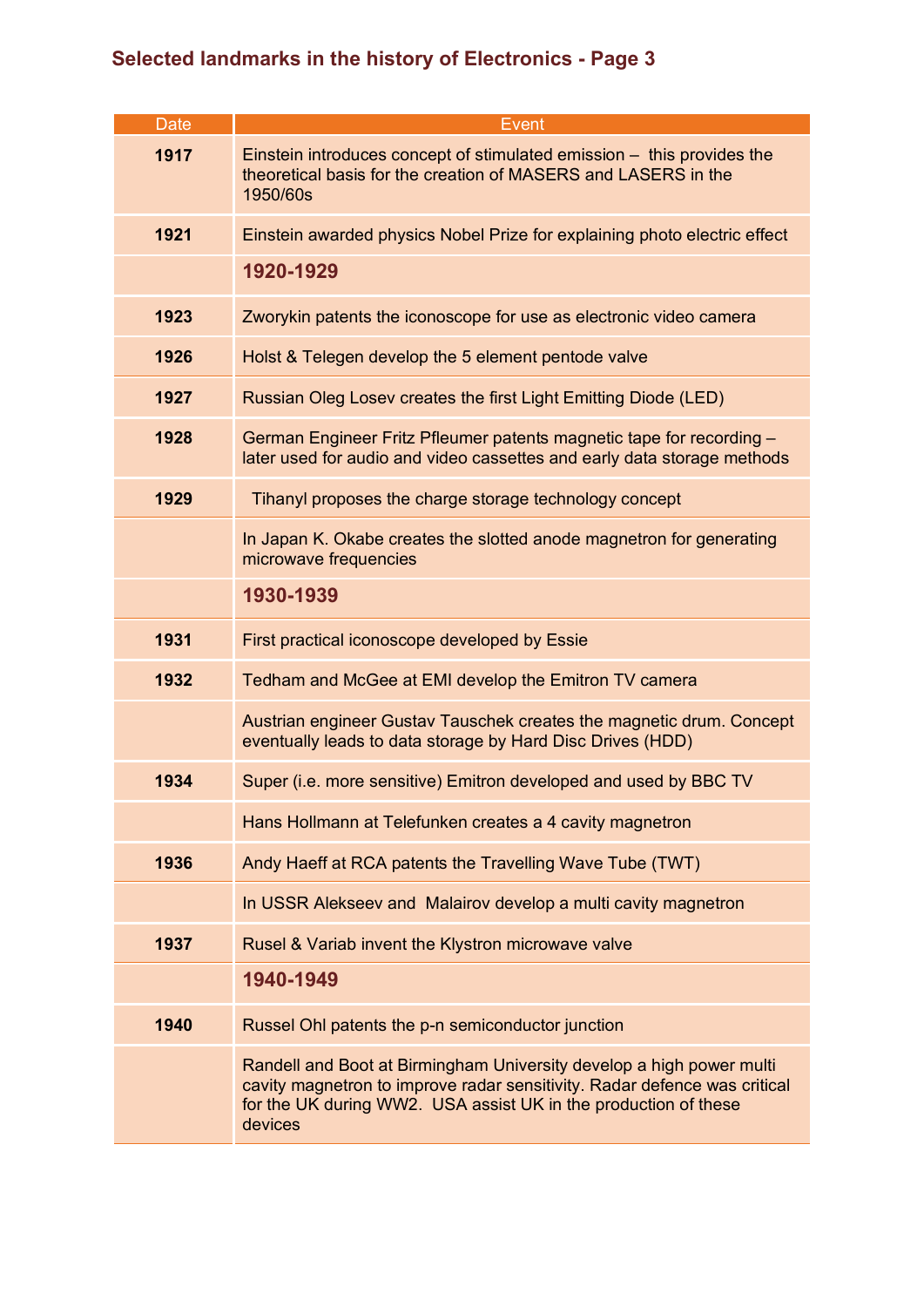| Date | Event                                                                                                                                                                                                                                                                                                                                                                                                                                                                                                                                                                                                 |
|------|-------------------------------------------------------------------------------------------------------------------------------------------------------------------------------------------------------------------------------------------------------------------------------------------------------------------------------------------------------------------------------------------------------------------------------------------------------------------------------------------------------------------------------------------------------------------------------------------------------|
| 1947 | John Bardeen and Walter Bratten members of team led by William<br>Shockley at Bell labs USA create the first point contact transistor                                                                                                                                                                                                                                                                                                                                                                                                                                                                 |
|      | 1950-1959                                                                                                                                                                                                                                                                                                                                                                                                                                                                                                                                                                                             |
| 1950 | William Shockley published "Electrons and Holes in Semiconductors",<br>based on his ground-breaking work at Bell Labs on semiconductors.                                                                                                                                                                                                                                                                                                                                                                                                                                                              |
| 1951 | William Shockley at Bell Labs patents bipolar p-n junction transistor,<br>superior to the point contact version                                                                                                                                                                                                                                                                                                                                                                                                                                                                                       |
|      | Charles Hard Townes outlines concept of the MASER (microwave<br>amplification by stimulated emission of radiation)                                                                                                                                                                                                                                                                                                                                                                                                                                                                                    |
| 1952 | UK engineer and IEE member Geoffrey Dummer presents paper in<br>Washington suggesting that transistors, and other components could be<br>fashioned in one solid block to improve circuit reliability - the first proposal<br>of Integrated Circuits                                                                                                                                                                                                                                                                                                                                                   |
|      | William Shockley at Bell Labs proposes Field Effect Transistor (FET)                                                                                                                                                                                                                                                                                                                                                                                                                                                                                                                                  |
| 1955 | Silicon dioxide identified by Fosch and Derick at Bell labs as a suitable<br>substance for creating a mask during diffusion in silicon chip production                                                                                                                                                                                                                                                                                                                                                                                                                                                |
| 1956 | Shockley, Bardeen and Bratten awarded Nobel Prize in Physics                                                                                                                                                                                                                                                                                                                                                                                                                                                                                                                                          |
|      | A solid state MASER for low noise amplification reception at satellite<br>Earth stations is created by Nicolaas Bloembergen at Harvard University                                                                                                                                                                                                                                                                                                                                                                                                                                                     |
|      | Shockley moves from New jersey to California and establishes Shockley<br>Semiconductor Labs - regarded as the start of Silicon Valley                                                                                                                                                                                                                                                                                                                                                                                                                                                                 |
| 1957 | Gordon Gould a PhD student at Columbia University conceives idea of<br>the LASER (light amplification by stimulated emission of radiation). At<br>about the same time at Bell Labs Cha6rles Hard Townes and Arthur<br>Schawlow develop the concept of an optical MASER working in the infra-<br>red and visible light region, for which Bell Labs file for a patent in 1958<br>(granted in 1960). Gould is denied a patent. This leads to a long legal<br>dispute until Gould is eventually granted a patent in 1973, The question of<br>who first conceived the LASER is still debated by historians |
|      | Silicon Control Rectifier (SCR) or THYRISTOR created for power<br>applications                                                                                                                                                                                                                                                                                                                                                                                                                                                                                                                        |
|      | Robert Noyce and Gordon Moore, members of Shockley's team leave to<br>establish Fairchild Semiconductors in Silicon Valley as a subsidiary of<br>Fairchild cameras.                                                                                                                                                                                                                                                                                                                                                                                                                                   |
| 1958 | Diffused junction MESA transistors are manufactured by Fairchild. MESA<br>transistors are so named due to their shape                                                                                                                                                                                                                                                                                                                                                                                                                                                                                 |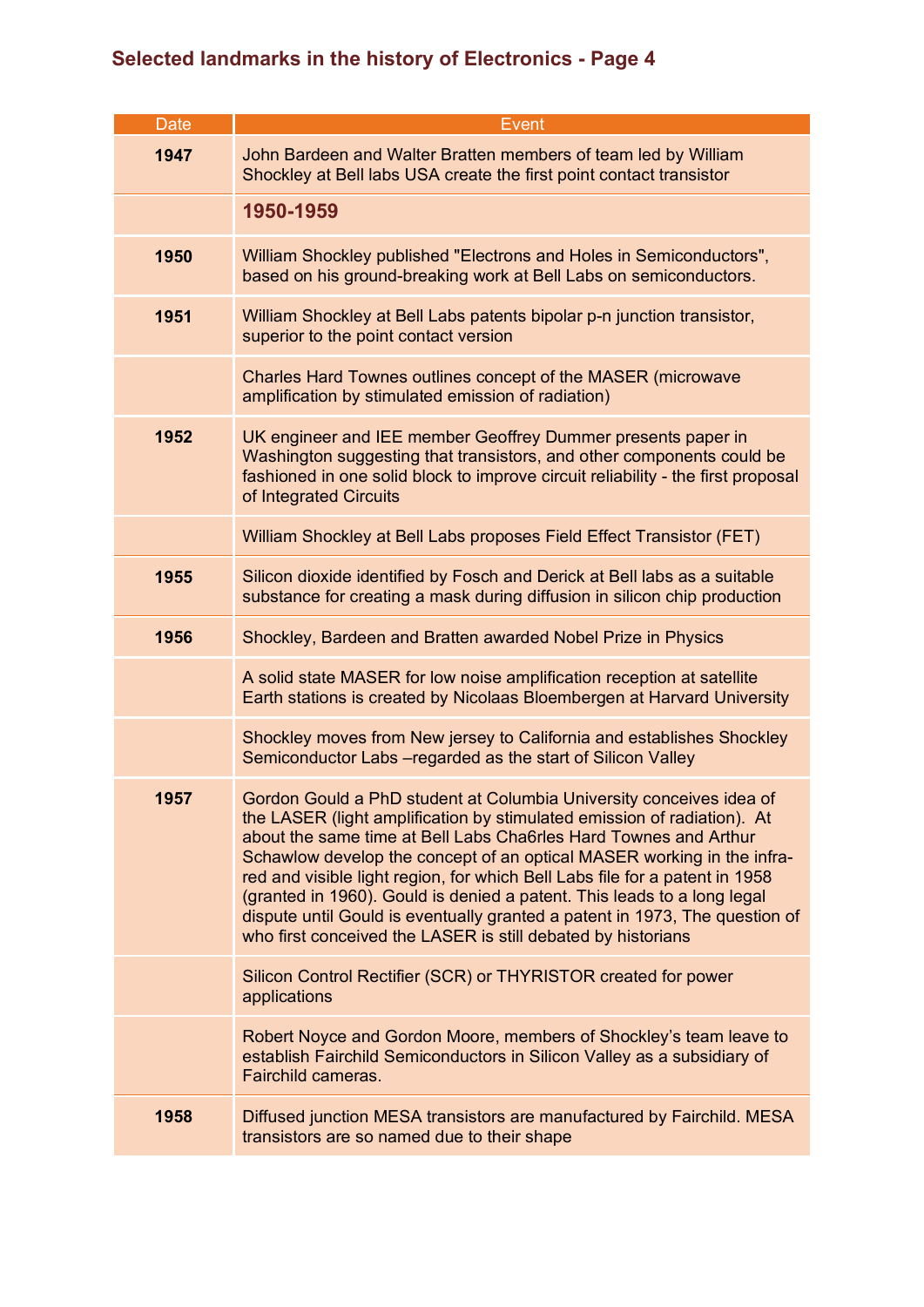| <b>Date</b> | <b>Event</b>                                                                                                                                                                                                                                         |
|-------------|------------------------------------------------------------------------------------------------------------------------------------------------------------------------------------------------------------------------------------------------------|
|             | Jack Kirby at Texas Instruments builds first integrated circuit using<br>surface mounted MESA transistors, resistors and capacitors on one solid<br>block                                                                                            |
|             | Leo Esaki of Sony demonstrates the tunnel diode                                                                                                                                                                                                      |
|             |                                                                                                                                                                                                                                                      |
| 1959        | Jean Hoerni develops the planar process which revolutionises<br>semiconductor and integrated circuit manufacturing processes.                                                                                                                        |
|             | Robert Noyce at Fairchild Semiconductors uses Jean Hoerni's planar<br>process to manufacture world's first monolithic integrated circuits                                                                                                            |
|             | 1960-1969                                                                                                                                                                                                                                            |
| 1960        | First working LASER created by Theodore Maiman at Hughes Aircraft<br>Company                                                                                                                                                                         |
|             | PLASMA TV screen created by placing a matrix of small cells of ionised<br>gas which respond to electric signals, between two glass plates.                                                                                                           |
|             | First FET is constructed by Kahng & Attala (Bell) using Metal Oxide<br>Silicon (MOS)                                                                                                                                                                 |
| 1962        | Nick Holonyak creates 1 <sup>st</sup> visible light LED using gallium arsenide<br>phosphate                                                                                                                                                          |
|             | MOSFET (metal oxide silicon field effect transistor) created by Hofstein<br><b>Heiad</b>                                                                                                                                                             |
| 1964        | A practical Liquid Crystal Display (LCD) is created by the RCA Company<br>(Radio Corporation of America                                                                                                                                              |
|             | Charles Townes received Nobel Prize for his fundamental work on<br>quantum electronics and the MASER and LASER concepts                                                                                                                              |
| 1965        | Gordon Moore predicts doubling of components per chip every 2 years<br>(later adjusted to doubling transistors per chip every 2years : Moore's Law                                                                                                   |
|             | Robert Noyce and Gordon Moore establish a second company INTEL<br>(Integrated Electronics) also located in Silicon Valley                                                                                                                            |
| 1969        | Willard Boyle and George Smith at Bell Labs create the Charge Coupled<br>Device (CCD) using MOS capacitors allowing transformation of light into a<br>series of stored charges : used in video and still cameras, medical<br>devices, telescopes etc |
|             | 1970-1979                                                                                                                                                                                                                                            |
| 1970        | The PROM (Programmable Read Only Memory) chip created                                                                                                                                                                                                |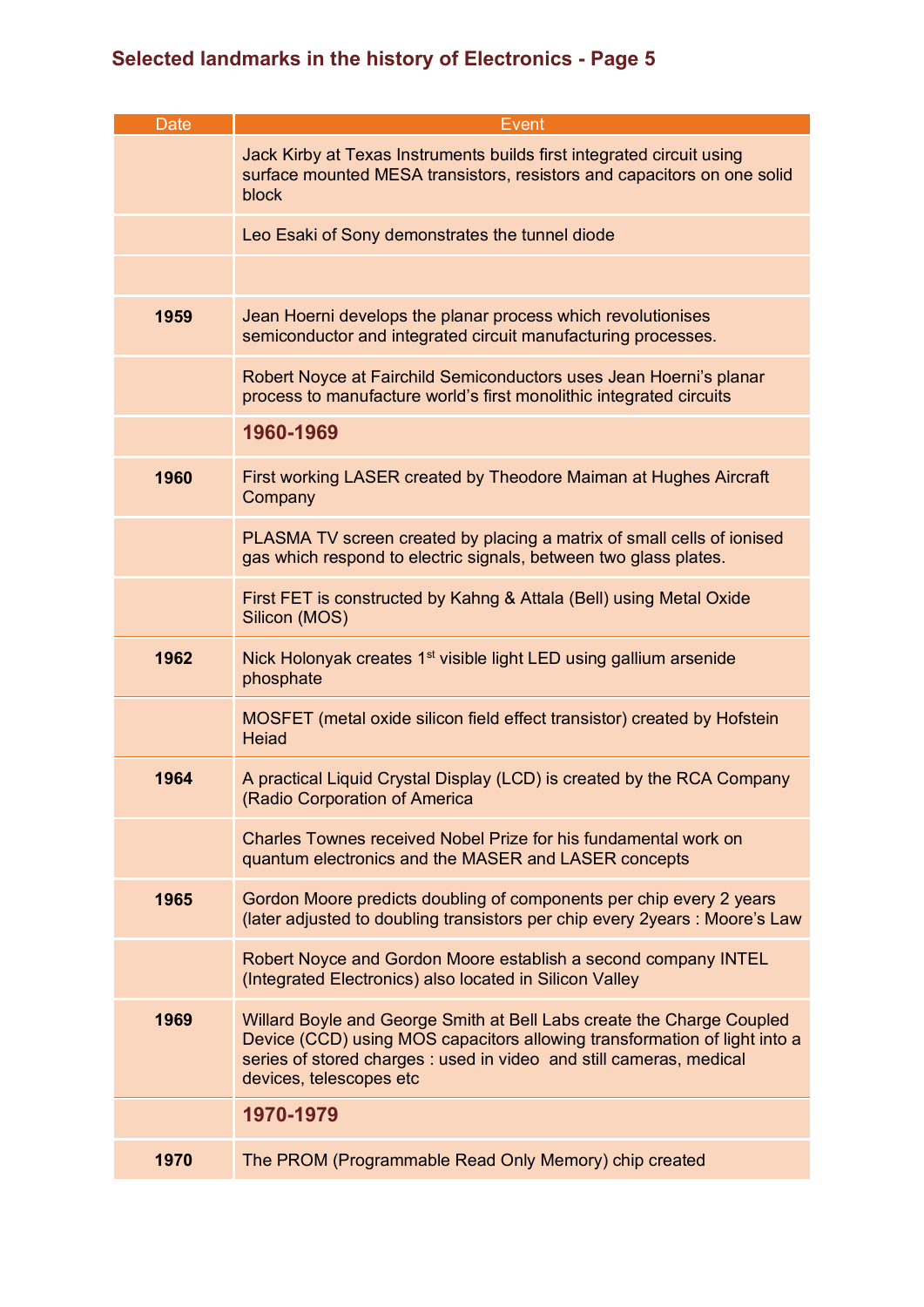| <b>Date</b> | Event                                                                                                                                                                                                                                   |
|-------------|-----------------------------------------------------------------------------------------------------------------------------------------------------------------------------------------------------------------------------------------|
| 1971        | At Intel the first MICROPROCESSOR is created $-$ the 4004 $-$ a 4 bit<br>device it has an arithmetic and logic unit (ALU), a control unit, registers, a<br>bus system and a clock effectively being a computer on a chip                |
|             | The EPROM (Erasable Programmable Read Only Memory) is created,<br>This has a window through which ultra violet light can be shone on the<br>chip to erase the existing then allowing the writing of new programmes                      |
|             | In Switzerland the Twisted-Nematic (TN) LCD mode of operation created.<br>These give a black-on-grey or black-on-silver display suitable for small<br>alphanumeric displays such as wrist watches,                                      |
| 1972        | At Hull University a stable crystal material biphenyl is identified for LCDs                                                                                                                                                            |
|             | At Intel a $2^{nd}$ generation 8 bit MICROPROCESSOR – the 8008 – is<br>created                                                                                                                                                          |
|             | Motorola introduce their first MICROPROCESSOR - the 6800                                                                                                                                                                                |
|             | An EEPROM (Electrically Erasable Programmable Read Only Memory) is<br>created at the Electrotechnical Laboratory in Japan by Tarui, Hayashi and<br>Nagai. An EEPROM avoids need for use of ultraviolet light as for the<br><b>EPROM</b> |
| 1973        | After protracted court cases in the USA Gordon Gould is granted patent<br>rights to the LASER as his notebooks prove he conceived the concept<br>before Townes and Schawlow - see 1957.                                                 |
| 1975        | Kodak creates arguably the first digital camera using CCD technology                                                                                                                                                                    |
| 1978        | Walter Spear and Peter LeComber at Dundee University invent the<br>amorphous silicon thin-film field transistor switch used in LCDs in TVs and<br>other devices                                                                         |
|             | The Laserdisc an optical disc data recording format is created in the USA,<br>a predecessor of the Digital Versatile Disc (DVD)                                                                                                         |
|             | Intel introduce the first 16 bit MICROPROCESSOR                                                                                                                                                                                         |
|             | 1980-1989                                                                                                                                                                                                                               |
| 1980        | Sony and Phillips engineers develop the audio compact disc (CD). Later<br>developments include a CD-ROM created for computer memory storage                                                                                             |
| 1981        | Arthur Schawlow receives share of Nobel Prize for his work on LASER<br>spectroscopy                                                                                                                                                     |
| 1982        | First pre-recorded audio CDs come on the market                                                                                                                                                                                         |
| 1983        | First commercial video cameras using CCD produced by Sony                                                                                                                                                                               |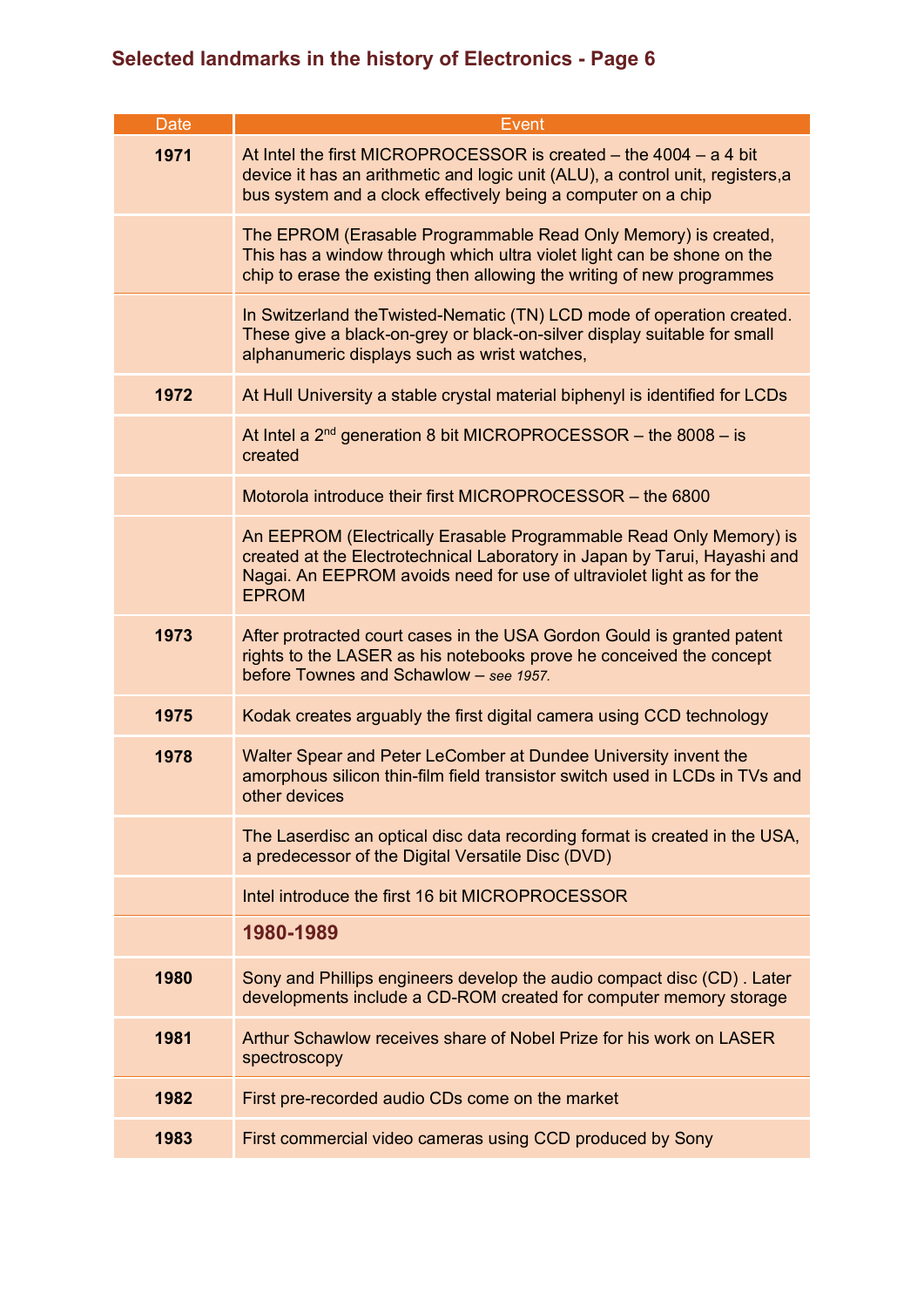| <b>Date</b> | Event                                                                                                                                                                                                                                                   |
|-------------|---------------------------------------------------------------------------------------------------------------------------------------------------------------------------------------------------------------------------------------------------------|
|             | The PENTIUM family of MICROPROCESSORs is released by Intel                                                                                                                                                                                              |
|             | 1990-1999                                                                                                                                                                                                                                               |
| 1990        | British chip design company ARM (Advanced RISC Machines) founded as<br>a joint venture between Apple Computers, Acorn Computers and VLSI<br>(very large scale integration) Technology                                                                   |
| 1996        | Blank DVDs (digital video or versatile discs) for video or data recording<br>available                                                                                                                                                                  |
| 1998        | Sony develop the Flash Drive memory stick for digital cameras and<br>mobile phones based on the MOSFET with floating gate                                                                                                                               |
| 1999        | SanDisc, Panasonic and Toshiba develop the secure digital (SD) memory<br>card, to compete with Sony's Flash Drive                                                                                                                                       |
|             | 2000-2009                                                                                                                                                                                                                                               |
| 2000        | Jack Kirby awarded Nobel Prize in physics for invention of the integrated<br>circuit. Speculation that Robert Noyce would have shared award if he had<br>survived.                                                                                      |
|             | The 32 bit Pentium MICROPROCESSOR available from Intel.                                                                                                                                                                                                 |
| 2007        | Sony introduce an OLED Tv (Organic LED television)                                                                                                                                                                                                      |
| 2009        | Willard Boyle and Charles Smith jointly awarded half the Nobel Prize for<br>Physics for developing the Charge Coupled Device (CCD). Charles Kao<br>shares the prize for his pioneering work in the 1960s on optical fibres for<br>transmission systems. |
|             | 2010-2019                                                                                                                                                                                                                                               |
| 2010        | Apple introduce the iPAD tablet computer                                                                                                                                                                                                                |
|             | Siri - a voice activated virtual personal assistant introduced by Apple                                                                                                                                                                                 |
|             | The AMOLED (active matrix organic LED) is created                                                                                                                                                                                                       |
| 2014        | Isamu Akasaki, Hiroshi Amano and Shuji Nakamura awarded Nobel Prize<br>in Physics for the invention of the 'blue' LED. Blue LEDs allows production<br>of energy saving white light bulbs in place of inefficient incandescent                           |
|             | Voice activated personal assistant ALEXA introduced by Amazon                                                                                                                                                                                           |
| 2019        | Foldable screen displays for use in mobile phones become available                                                                                                                                                                                      |